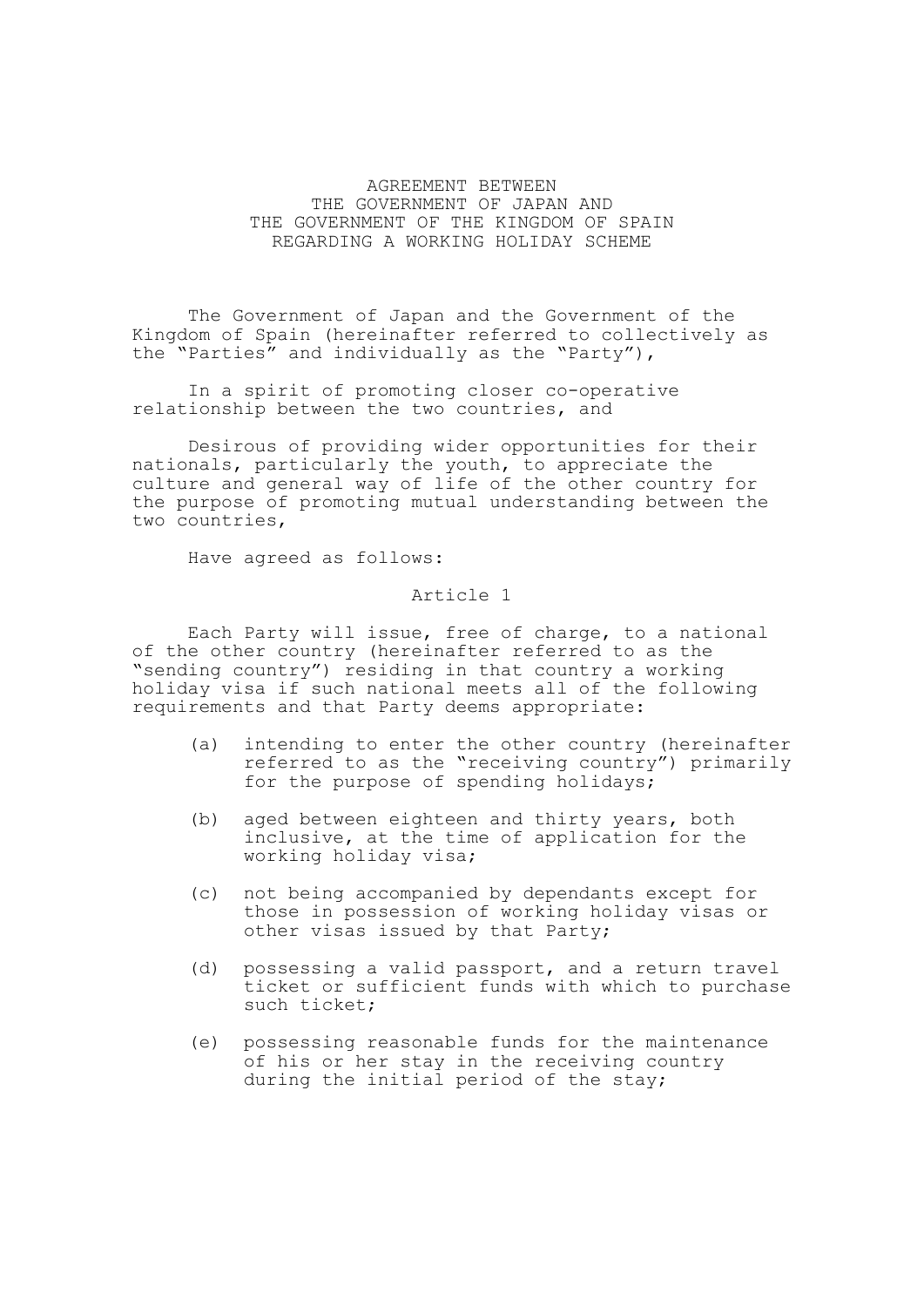- (f) intending to leave the receiving country at the end of his or her stay and not altering his or her status of residence during the stay;
- (g) not having previously been issued a working holiday visa by that Party;
- (h) being in good health verified by a medical certificate;
- (i) declaring that he or she has no criminal record; and
- (j) intending to comply with the laws and regulations in force in the receiving country during his or her stay in the receiving country.

### Article 2

Each Party shall permit a national of the sending country to apply for working holiday visa at the Embassy or consulate of the receiving country located in the sending country. When necessary, the applicant will be interviewed by the representatives of the Embassy or consulate of the receiving country to determine his or her eligibility.

## Article 3

Each Party shall permit the nationals of the sending country who possess valid working holiday visas to stay in the receiving country for a period of up to one year from the date of entry and allow them to engage in employment in so far as necessary for the purpose of supplementing their travel funds in accordance with the laws and regulations in force in the receiving country.

#### Article 4

1. Each Party shall determine annually the number of the working holiday visas it may issue for nationals of the sending country and shall notify the other Party of such number through diplomatic channels.

2. Each Party shall notify the other Party of the minimum amount of the funds mentioned in Article 1(e).

# Article 5

Nationals of the sending country who have entered the receiving country with the working holiday visas shall comply with the laws and regulations in force in the receiving country during their stay in the receiving country.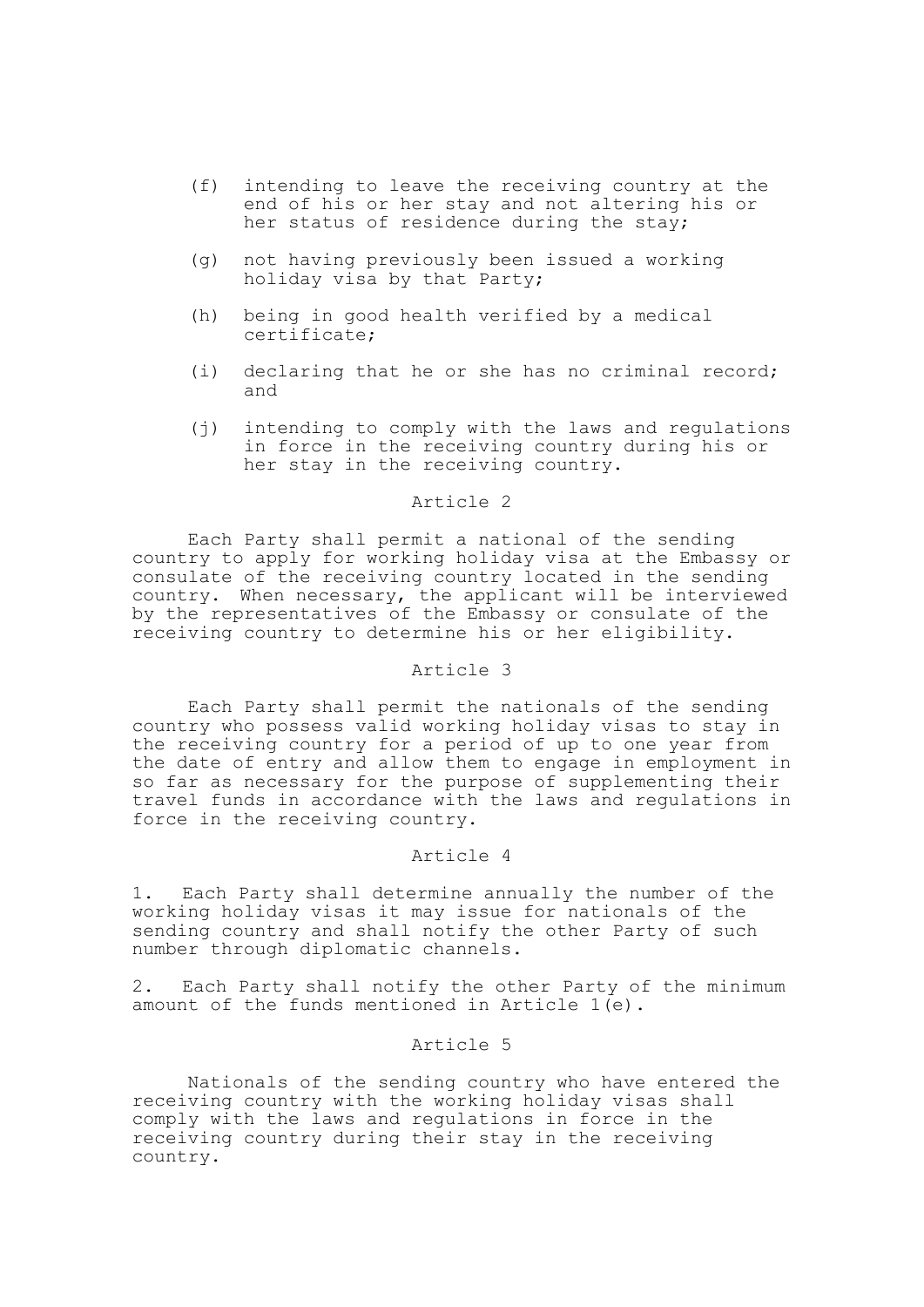## Article 6

The provisions of this Agreement shall be implemented in accordance with the laws and regulations in force in the respective countries.

# Article 7

1. The Parties shall notify each other, in writing, of the completion of their respective internal procedures necessary for the entry into force of this Agreement. This Agreement shall enter into force on the thirtieth day after the latter of the dates of receipt of the notifications.

2. Any dispute regarding the interpretation of this Agreement shall be resolved by the Parties through diplomatic channels.

3. Amendments to this Agreement may be negotiated between the Parties at any time. Any amendment shall be concluded in a written form.

4. Either Party may suspend the implementation of the foregoing provisions, in whole or in part, temporarily for reasons of public policy. Any such suspension shall be notified immediately to the other Party through diplomatic channels.

5. Either Party may terminate this Agreement by giving three months' written notice to the other Party through diplomatic channels.

6. Notwithstanding the termination of this Agreement or suspension of the implementation of any provision of this Agreement, unless otherwise decided by the Parties through diplomatic channels, each Party shall afford favourable consideration to the request for entry or stay of any national of the sending country who, at the date of such termination or suspension, has been issued a valid working holiday visa or is permitted to stay in the receiving country in accordance with Article 3.